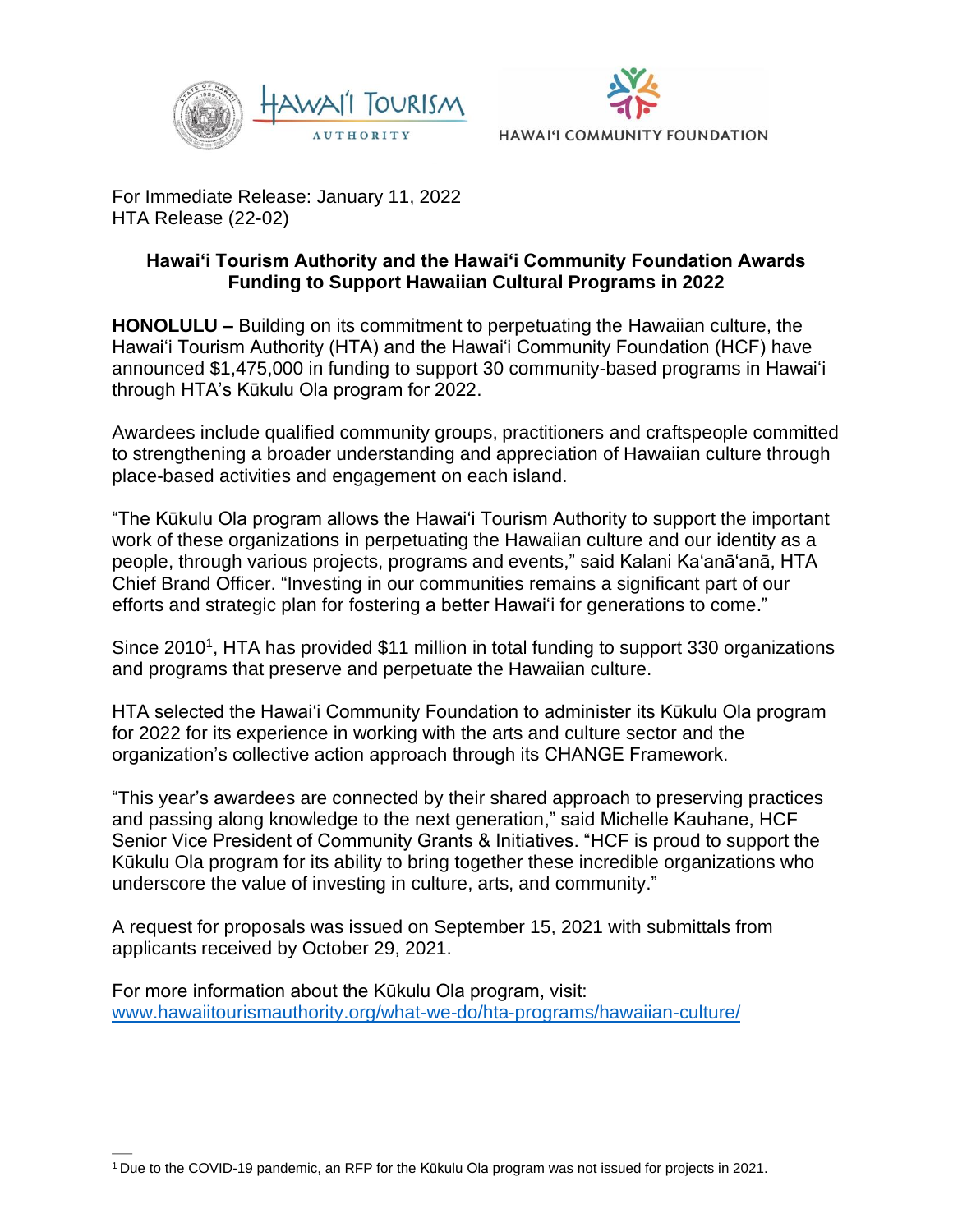|  |  |  | HTA 2022 Kūkulu Ola Awardees |
|--|--|--|------------------------------|
|--|--|--|------------------------------|

| Awardee                                                                            | <b>Project Name</b>                                                                       | Island(s)                   |
|------------------------------------------------------------------------------------|-------------------------------------------------------------------------------------------|-----------------------------|
| 'Aha Kāne Foundation for<br>the Advancement of Native<br><b>Hawaiian Males</b>     | <b>Tena Project</b>                                                                       | O'ahu,<br>Hawai'i<br>Island |
| City & County of Honolulu<br>Department of Parks &<br>Recreation                   | Lei Day Celebration                                                                       | O'ahu                       |
| Hāna Arts                                                                          | Hāna Arts: Hana No'eau                                                                    | Maui                        |
| Hawai'i Institute for Music<br><b>Enrichment and Learning</b><br><b>Experience</b> | <b>Steel Guitar Festivals and Showcases</b>                                               | <b>Statewide</b>            |
| <b>Hawaiian Islands Land Trust</b>                                                 | Maunawila Heiau Cultural & Ecological<br>Preservation & Education Program                 | O'ahu                       |
| <b>Historic Hawai'i Foundation</b>                                                 | NATIVE Act Stewardship Training for<br>Native Hawaiian Site Protection and<br>Restoration | Statewide                   |
| Hōlani Hāna                                                                        | Kūkulu Hale Hawai'i                                                                       | Maui                        |
| <b>Honolulu Theatre for Youth</b>                                                  | 'Imi A Loa'a: Search and Find                                                             | O'ahu                       |
| Hoʻokua'āina                                                                       | Kupuohi Education and Kūpuna Program                                                      | O'ahu                       |
| Ka Pā o Lonopūhā                                                                   | Ho'olālā                                                                                  | Statewide                   |
| Ka'ala Farm, Inc.                                                                  | 'Ai Pono                                                                                  | O'ahu                       |
| Kāhuli Leo Le'a                                                                    | Kani Kuaola: Amplifying Livelihoods in<br>Mele                                            | <b>Statewide</b>            |
| Kākoʻo 'Ōiwi                                                                       | Ho'oulu Hoi                                                                               | O'ahu                       |
| Kamāwaelualani Corp.                                                               | Mo'olelo Murals                                                                           | Kaua'i                      |
| Kānehūnāmoku Voyaging<br>Academy                                                   | Kū Pa'a Mau - Living the Legacy                                                           | O'ahu                       |
| Kauluakalana                                                                       | Pili Mai 2022                                                                             | O'ahu                       |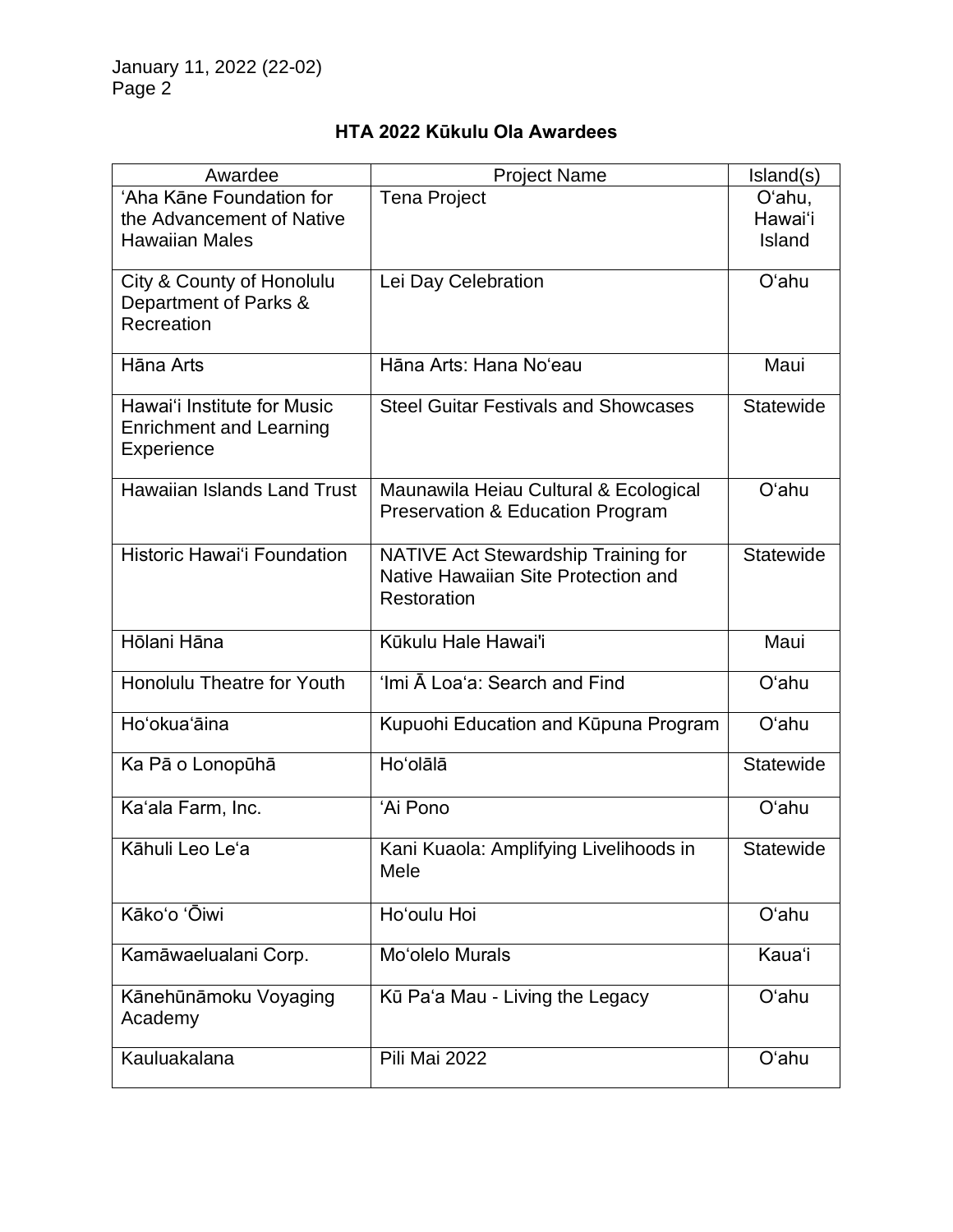January 11, 2022 (22-02) Page 3

| Ke Kula 'o Pi'ilani                                                   | Kūlia I Ka Nu'u                                                                                    | Maui              |
|-----------------------------------------------------------------------|----------------------------------------------------------------------------------------------------|-------------------|
| Kealakai Center for Pacific<br><b>String Traditions</b>               | Pacific String Museum & Pūmanamana<br>Project                                                      | O'ahu             |
| <b>Kimokeo Foundation</b>                                             | Ke Ala Kupuna 2022                                                                                 | Maui              |
| Kōkua Kalihi Valley<br><b>Comprehensive Family</b><br><b>Services</b> | Mai Uka Ku'u Wa'a                                                                                  | O'ahu             |
| Kua'āina Ulu 'Auamo                                                   | Year of the Limu 2022                                                                              | Statewide         |
| La'i'ōpua 2020                                                        | Ola ka Lāhui                                                                                       | Hawai'i<br>Island |
| Ma Ka Hana Ka 'Ike Building<br>Program                                | Nā Mamo O Hāloa                                                                                    | Maui              |
| Mānoa Heritage Center                                                 | <b>Cultural-Based Programs for Residents</b><br>and Visitors                                       | O'ahu             |
| Multiplier/NEST                                                       | <b>Text-based Support for Hawaiian</b><br>Language and Cultural Practices in<br>Hawai'i Households | <b>Statewide</b>  |
| Pa'a Pono Miloli'i                                                    | Revitalize Traditional Kūkulu Hale Wa'a                                                            | Hawai'i<br>Island |
| Pa'i Foundation                                                       | <b>PA'l Presents</b>                                                                               | O'ahu             |
| Pōhāhā   Ka Lani                                                      | Ka Lau O Ke Kahuli                                                                                 | Hawai'i<br>Island |
| The Kohala Center, Inc.                                               | Puana lauhala a pa'ahia: Sharing the<br>process of hana lauhala until it becomes<br>sustainable    | Hawai'i<br>Island |
| Ulu A'e Learning Center                                               | Ulu A'e Kaiāulu                                                                                    | O'ahu             |

###

Photos of the Kūkulu Ola program awardees: [https://www.dropbox.com/sh/w8e4w55q8bhe8l3/AADqvPeU1Sq3DSkd5f5SGf\\_9a?dl=0](https://nam11.safelinks.protection.outlook.com/?url=https%3A%2F%2Fwww.dropbox.com%2Fsh%2Fw8e4w55q8bhe8l3%2FAADqvPeU1Sq3DSkd5f5SGf_9a%3Fdl%3D0&data=04%7C01%7Cerin.khan%40anthologygroup.com%7C728c91b9dc254515a76608d9d0a1fc8d%7C0e7558ffacd54b0286566e61c570cbb8%7C0%7C0%7C637770218442010137%7CUnknown%7CTWFpbGZsb3d8eyJWIjoiMC4wLjAwMDAiLCJQIjoiV2luMzIiLCJBTiI6Ik1haWwiLCJXVCI6Mn0%3D%7C2000&sdata=3BfGKN6C1mro6S4emJbOvxog3JIScdI1fQkj635eraQ%3D&reserved=0)